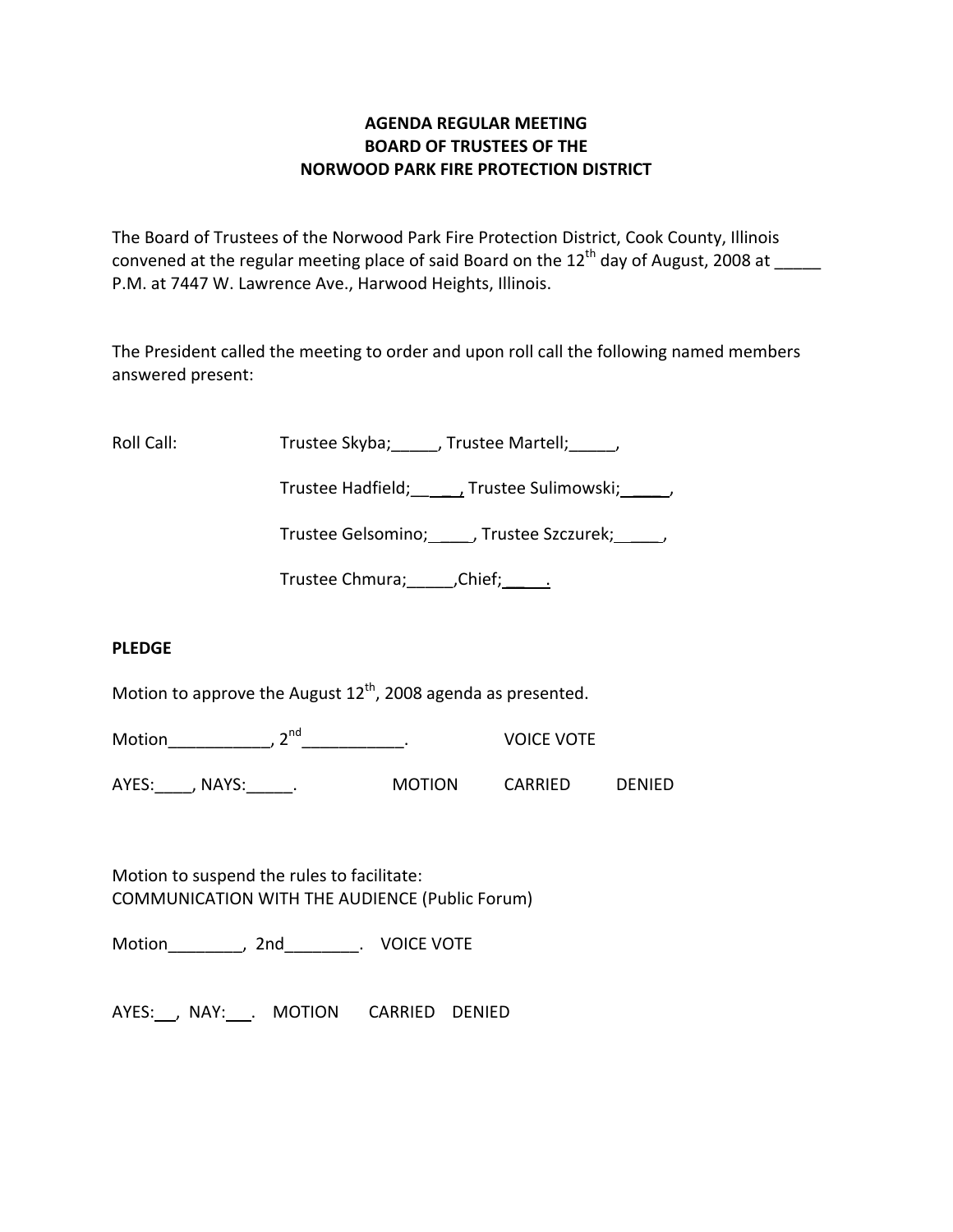Motion to approve payment of all current bills.

Motion\_\_\_\_\_\_\_\_\_, 2nd \_\_\_\_\_\_\_\_\_\_,

Roll Call: Trustee Skyba; \_\_\_, Trustee Martell; \_\_\_\_\_,

Trustee Hadfield;\_\_\_\_\_, Trustee Sulimowski;\_\_\_\_\_,

Trustee Gelsomino; \_\_\_\_\_, Trustee Szczurek; \_\_\_\_\_\_.

Trustee Chmura;\_\_\_\_\_\_.

Motion to approve the minutes of the Regular meeting held July  $8<sup>th</sup>$ , 2008.

Motion\_\_\_\_\_\_\_\_\_\_, 2nd \_\_\_\_\_\_\_\_\_,

Roll Call: Trustee Skyba; \_\_\_\_, Trustee Martell; \_\_\_\_,

Trustee Hadfield;\_\_\_\_\_, Trustee Sulimowski;\_\_\_\_\_,

Trustee Gelsomino; \_\_\_\_\_, Trustee Szczurek; \_\_\_\_,

Trustee Chmura;\_\_\_\_\_.

## **TREASURER'S REPORT:**

Motion to approve the Treasurer's report as presented from the Financial Statement for July 2008.

Motion the contract of the contract of the contract of the contract of the contract of the contract of the contract of the contract of the contract of the contract of the contract of the contract of the contract of the con

Roll Call: Trustee Skyba; \_\_\_, Trustee Martell; \_\_\_\_,

Trustee Hadfield;\_\_\_\_\_, Trustee Sulimowski;\_\_\_\_\_,

Trustee Gelsomino; \_\_\_\_\_, Trustee Szczurek; \_\_\_\_\_,

Trustee Chmura;\_\_\_\_\_.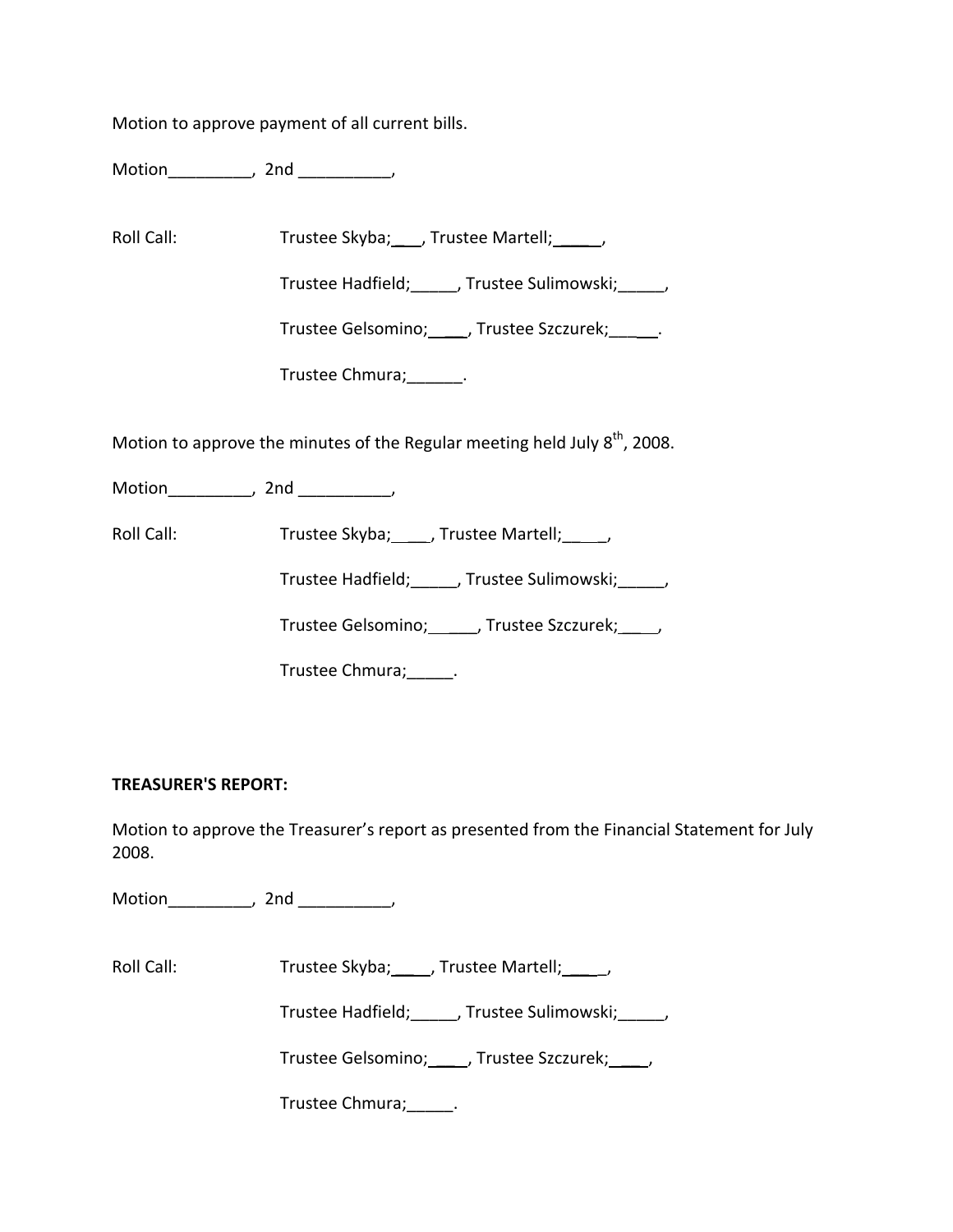### **Chief's Report:**

Motion to accept the Chief's Report for July 2008 as presented.

Motion\_\_\_\_\_\_\_\_, 2nd \_\_\_\_\_\_\_\_, VOICE VOTE

AYES; NAY NAY MOTION CARRIED DENIED

**President's Report:**

#### **Committee Reports:**

Finance Committee‐ Chairman Trustee Chmura

Building and Equipment Committee‐ Chairman Trustee Hadfield

Technology and PR Media Committee‐ Chairman Trustee Sulimowski

Policy Committee‐ Chairman Trustee Gelsomino

Pension Fund‐ Trustee Martell and Trustee Skyba

**Old Business:**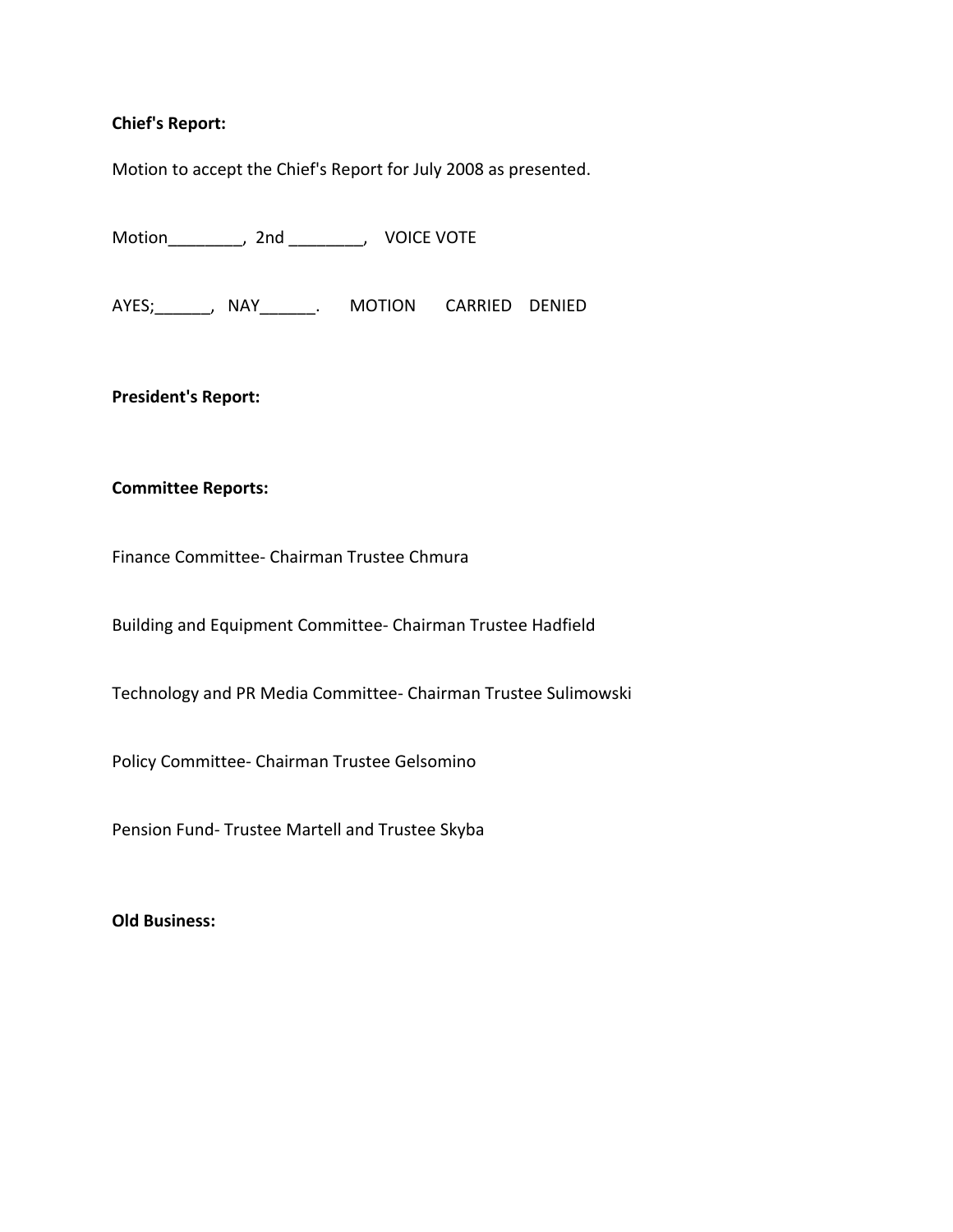### **New Business:**

Motion to adopt and approve Ordinance #08‐2, the Norwood Park Fire Protection District Budget Appropriation for fiscal year 2008‐2009.

Motion the contract of the contract of the contract of the contract of the contract of the contract of the contract of the contract of the contract of the contract of the contract of the contract of the contract of the con

Roll Call: Trustee Skyba; \_\_\_\_, Trustee Martell; \_\_\_\_,

Trustee Hadfield;\_\_\_\_\_, Trustee Sulimowski;\_\_\_\_\_,

Trustee Gelsomino; \_\_\_\_, Trustee Szczurek; \_\_\_\_,

Trustee Chmura; Letter Chmura; Letter Chmura; Letter Chmura; Letter Chmura; Letter Chmura; Letter Chmura; Letter Chmura; Letter Chmura; Letter Chmura; Letter Chmura; Letter Chmura; Letter Chmura; Letter Chmura; Letter Chmu

Motion to purchase 3 Panasonic Toughbook 19 Touchscreen PC Verion computers with 4 GB of RAM and 5 year Panasonic Protection Plus insurance from Mooring Tech, Inc at a cost of \$12,165.00.

Motion\_\_\_\_\_\_\_\_\_, 2nd \_\_\_\_\_\_\_\_\_\_,

Roll Call: Trustee Skyba; \_\_\_\_, Trustee Martell; \_\_\_\_,

Trustee Hadfield;\_\_\_\_\_, Trustee Sulimowski;\_\_\_\_\_,

Trustee Gelsomino; \_\_\_\_\_, Trustee Szczurek; \_\_\_\_\_,

Trustee Chmura;\_\_\_\_\_.

Motion to approve the Norwood Park Fire Protection District Use of Staff Vehicle policy effective August 12, 2008.

Motion the contract of the contract of the contract of the contract of the contract of the contract of the contract of the contract of the contract of the contract of the contract of the contract of the contract of the con

Roll Call: Trustee Skyba; \_\_\_ , Trustee Martell; \_\_\_ ,

Trustee Hadfield; frustee Sulimowski; frustee Hadfield;

Trustee Gelsomino; \_\_\_\_\_, Trustee Szczurek; \_\_\_\_\_,

Trustee Chmura;\_\_\_\_\_.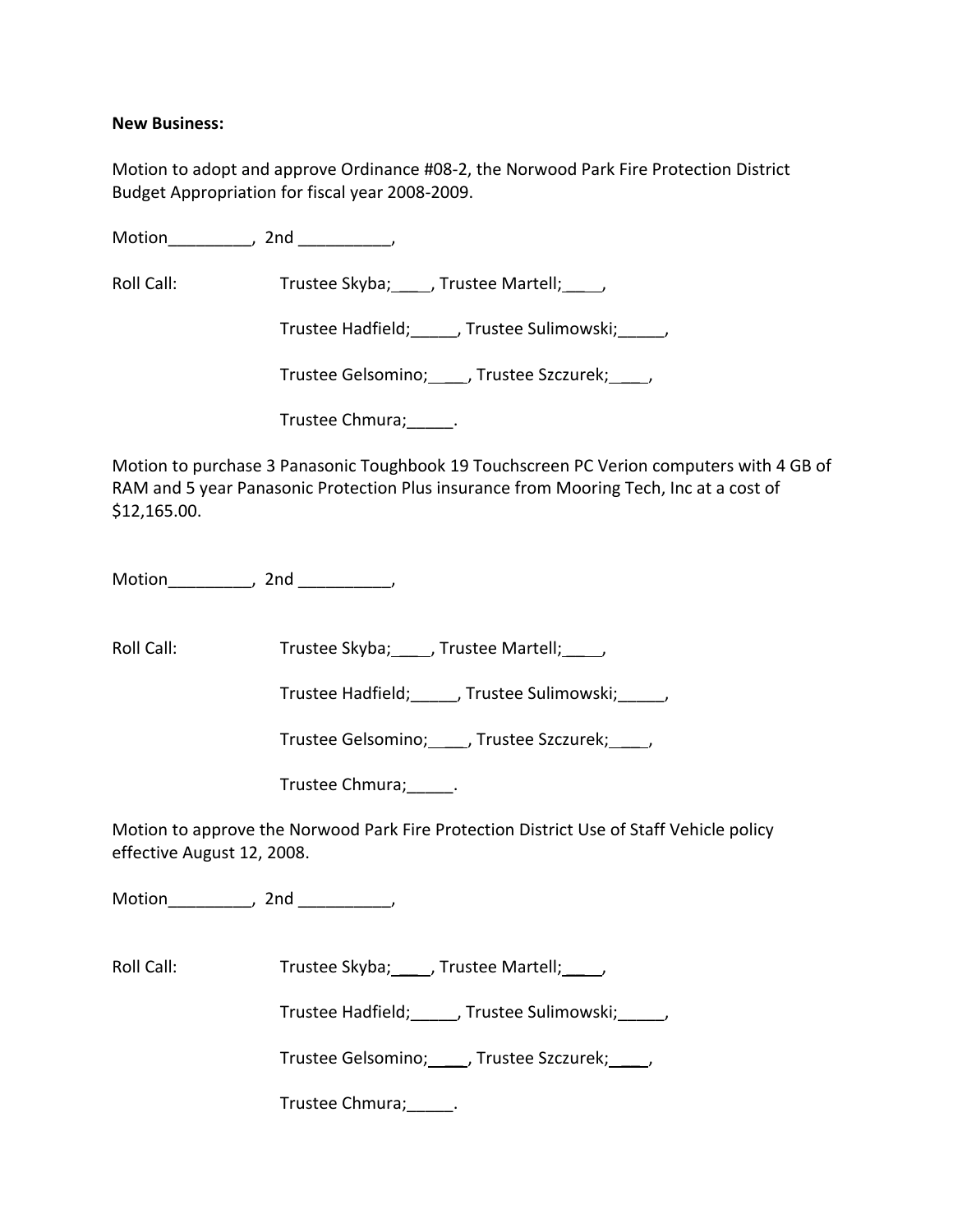Motion to approve the 3 year Engagement letter with internal Accountant Paul Smit and Associates for services to the Norwood Park Fire Protection District and Norwood Park Firemen's Pension for years ending June 20, 2009 thru June 20, 2011.

Motion the motion of the motion of the motion of the motion of the motion of the motion of the motion of the m<br>Second motion of the motion of the motion of the motion of the motion of the motion of the motion of the motio<br>

Roll Call: Trustee Skyba; \_\_\_\_, Trustee Martell; \_\_\_\_,

Trustee Hadfield;\_\_\_\_\_, Trustee Sulimowski;\_\_\_\_\_,

Trustee Gelsomino; \_\_\_\_, Trustee Szczurek; \_\_\_\_,

Trustee Chmura; \_\_\_\_\_\_.

Motion to approve the payout of sick time buyback to Charles Stec‐ 200 hours \$5,282.00

Motion\_\_\_\_\_\_\_\_\_, 2nd \_\_\_\_\_\_\_\_\_\_,

Roll Call: Trustee Skyba; , Trustee Martell; ,

Trustee Hadfield;\_\_\_\_\_, Trustee Sulimowski;\_\_\_\_\_,

Trustee Gelsomino; \_\_\_\_, Trustee Szczurek; \_\_\_\_,

Trustee Chmura;\_\_\_\_\_.

Motion to go into Executive Session to discuss personnel, approve the Executive Minutes from June 10<sup>th</sup>, 2008, and to discuss the possible release of Executive Minutes.

Motion\_\_\_\_\_\_\_\_\_, 2nd \_\_\_\_\_\_\_\_\_\_,

Roll Call: Trustee Skyba; \_\_\_\_, Trustee Martell; \_\_\_\_,

Trustee Hadfield;\_\_\_\_\_, Trustee Sulimowski;\_\_\_\_\_,

Trustee Gelsomino; \_\_\_\_\_, Trustee Szczurek; \_\_\_\_\_,

Trustee Chmura;\_\_\_\_\_.